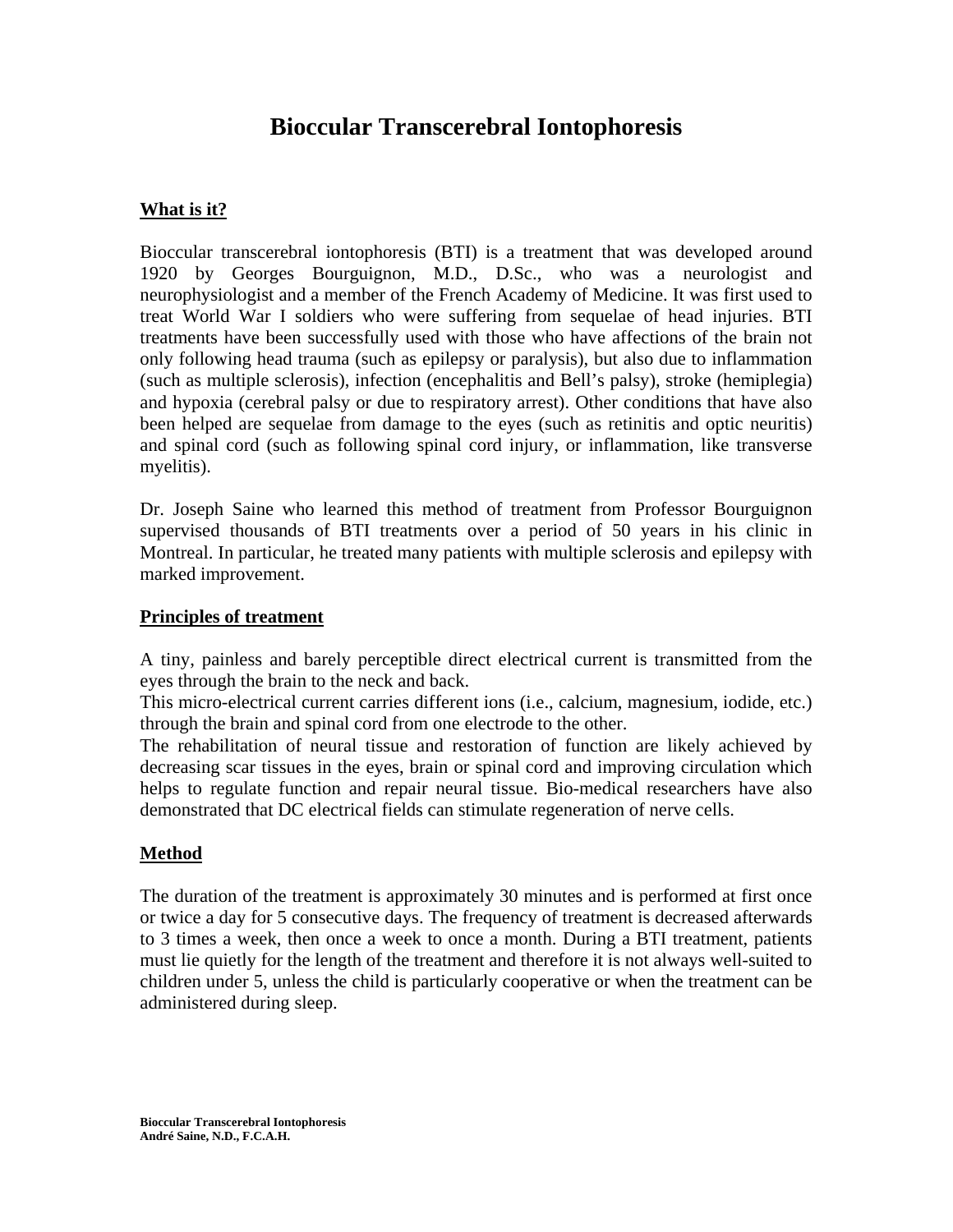## **Prognosis**

Positive results following BTI treatments are usually noticed within the first few treatments and are, as a rule, cumulative and lasting. Treatments are continued as long as the patient is improving.

What improves in any individual patient is not predictable beforehand, as benefits are limited by the degree of the permanency of the neural tissue lesions.

### **Side Effects**

BTI treatments have been used on many thousands of patients since 1920. Side effects from BTI treatments when administered by a well-trained person are minimal to none and, most commonly, only mild and short-lasting skin irritations.

#### **Case examples**

Case  $1 - A$  48 y.o. woman who had been suffering from multiple sclerosis for 16 years had lost most of the function in her left hand and arm for at least 5 years. In 1996, she received three BTI treatments and recovered 70% of the function in her left hand and arm. In 1998, she returned for another week of treatments and recovered another 20% of function in her left hand and arm and 30% of function in her left leg. In 2000, she received another series of treatments with further improvements in her left leg.

Case  $2 - F.T.$  is a 47 y.o. woman who was affected with Bell's palsy since 1972 and had been legally blind since the age of 2 following an infection which affected her eyes ("retina were burnt from playing in the sun while having measles"). In 2000, she received eight BTI treatments within a week and recovered her sight (225/10 to 50/20) and 90% of her facial function. She reported that for the first time in 28 years she was able to blow out candles on her birthday cake.

Case  $3 - A$  20 y.o. male who at 18 had a sudden heart arrest with loss of breathing for 8 minutes. After this incident, he was left completely paralyzed on his left side (sensory and motor function), and had complete loss of memory and language. After 1 1/2 years of physical and speech therapy and special tutoring, he improved to about 50% and remained at that level for the next several months. Dramatic mood swings and insomnia which appeared after his heart arrest did not improve in spite of therapy. After the first BTI treatment, the mood swings and the insomnia disappeared and his personality returned to the one he had prior to the sudden heart arrest. After one week of BTI treatments, he had recovered most of his memory, speech and motor function.

Case  $4 - A$  56 y.o. man had been suffering from intractable burning pain on one side of his body following a spinal cord injury which occurred ten years before. He experienced within a few BTI treatments a 50-75% relief of pain, which lasted for at least the next three months.